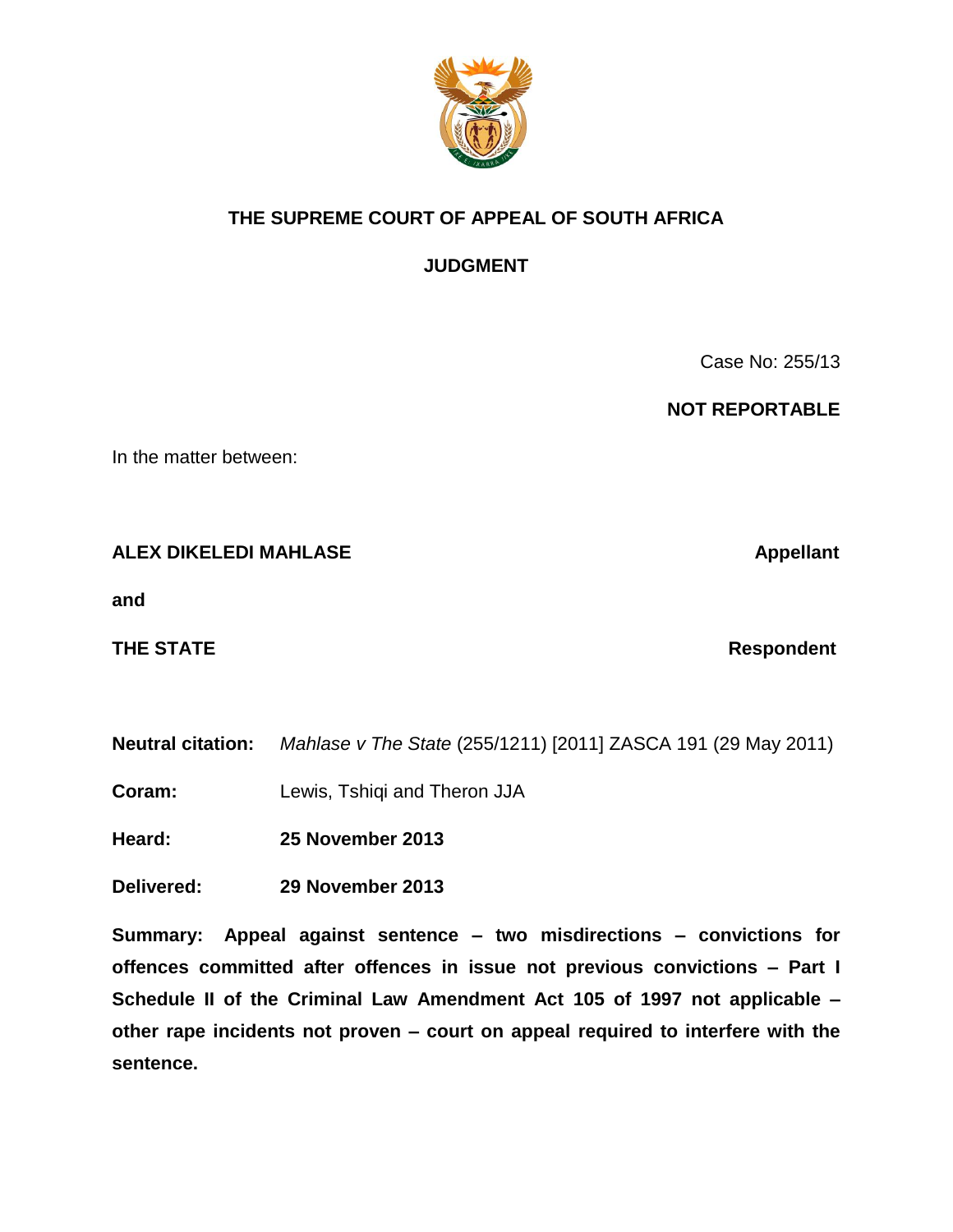### **ORDER**

\_\_\_\_\_\_\_\_\_\_\_\_\_\_\_\_\_\_\_\_\_\_\_\_\_\_\_\_\_\_\_\_\_\_\_\_\_\_\_\_\_\_\_\_\_\_\_\_\_\_\_\_\_\_\_\_\_\_\_\_\_\_\_\_\_\_\_\_\_\_

\_\_\_\_\_\_\_\_\_\_\_\_\_\_\_\_\_\_\_\_\_\_\_\_\_\_\_\_\_\_\_\_\_\_\_\_\_\_\_\_\_\_\_\_\_\_\_\_\_\_\_\_\_\_\_\_\_\_\_\_\_\_\_\_\_\_\_\_\_\_

**On appeal from:** Limpopo High Court, Thohoyandou (Makgoba J sitting as a court of first instance):

The appeal against sentence is upheld to the limited extent reflected herein below.

(a) The individual sentences of five years' imprisonment each imposed by the trial court in counts 3, 4, 5 and 6 – kidnapping - are confirmed. All four sentences are ordered to run concurrently.

(b) The sentences imposed by the trial court in counts 1 and 2 are set aside and substituted as follows:

- '(i) Count 1– Robbery The accused is sentenced to 12 years' imprisonment.
- (ii) Count 2 Rape The accused is sentenced to 15 years' imprisonment.
- (iii) The sentences in counts 1 and 2 are ordered to run concurrently.'

#### **JUDGMENT**

\_\_\_\_\_\_\_\_\_\_\_\_\_\_\_\_\_\_\_\_\_\_\_\_\_\_\_\_\_\_\_\_\_\_\_\_\_\_\_\_\_\_\_\_\_\_\_\_\_\_\_\_\_\_\_\_\_\_\_\_\_\_\_\_\_\_\_\_\_\_\_\_\_\_\_\_

\_\_\_\_\_\_\_\_\_\_\_\_\_\_\_\_\_\_\_\_\_\_\_\_\_\_\_\_\_\_\_\_\_\_\_\_\_\_\_\_\_\_\_\_\_\_\_\_\_\_\_\_\_\_\_\_\_\_\_\_\_\_\_\_\_\_\_\_\_\_\_\_\_\_\_\_

#### **Tshiqi JA (Lewis and Theron JJA concurring):**

[1] The appellant, was convicted and sentenced in the Limpopo High Court, Thohoyandou (Makgoba AJ) as follows:

(i) Count 1 – Robbery with aggravating circumstances – sentenced to 20 years' imprisonment;

(ii) Count  $2 - \text{Rape} - \text{sentence}$  to life imprisonment;

(iii) Counts 3, 4, 5 and 6 – Kidnapping – sentenced to five years' imprisonment on each of the individual counts.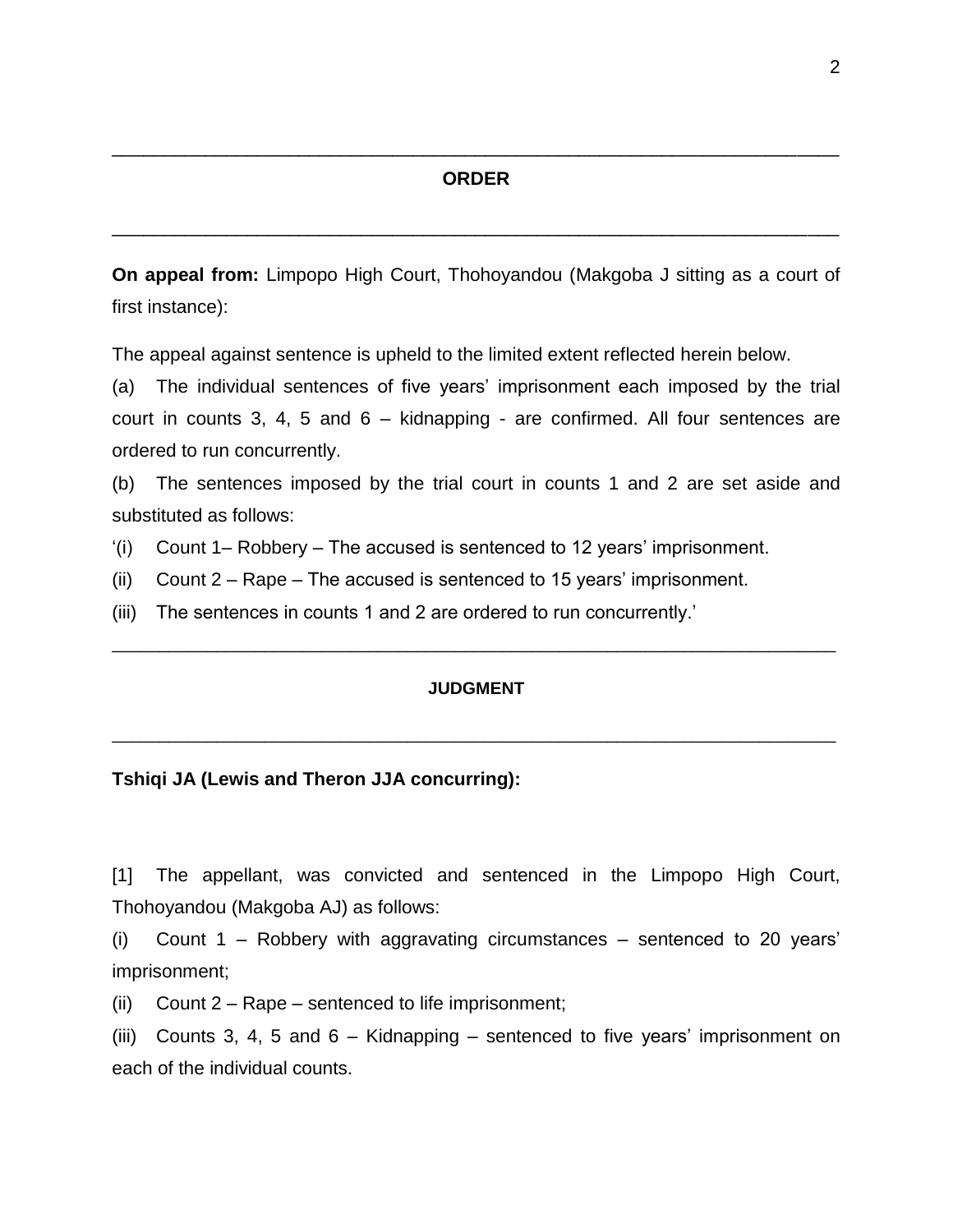[2] None of those sentences was ordered to run concurrently. This appeal is with the leave of the high court (per Shaik AJ) against sentence only.

[3] The charges arose from an incident that occurred on 6 June 1998. Mr Bhudeli, the complainant in counts 1 and 3, had just closed his bottle store and had, together with his employee, Ms D M, the complainant in counts 2 and 4, and two other male employees, the complainants in counts 5 and 6, entered his motor vehicle, a Caravelle combi, when the appellant and four co-assailants, some of whom were in possession of fire-arms, approached them and entered the vehicle. The appellant and his coassailants pointed fire-arms at them and robbed Mr Bhudeli of cash in the amount of R4 000, his watch, fire-arm and a cellular phone. They ordered him and the male employees to lie at the back and Ms D M to go to the front of the vehicle.

[4] One of the assailants drove the vehicle away from the premises of the bottle store. Whilst the motor vehicle was moving, Ms D M was raped, apparently more than once, and allegedly by more than one of the assailants. She could not identify the perpetrators. According to Mr Thami Mahlangu, one of the assailants who later testified in terms of s 204 of the Criminal Procedure Act 51 of 1977, she was raped by three men, one of whom was the appellant. However, as at the date of the trial only the appellant appeared, as his co-assailants had fled. At some stage the vehicle stopped and Mr Bhudeli and his male employees were stripped naked. All of them and Ms DM were ordered to alight from the vehicle. They complied and ran into the bushes. They were offered a lift by a school bus driver conveying children along a certain route noticed them, gave them a lift and took them to the police station. None of them was able to identify their assailants.

[5] The appellant and his co-assailants were arrested approximately three years later, as a result of a confession made by Mr Mahlangu to the police and afterwards to a magistrate implicating himself, the appellant and the other co-assailants as the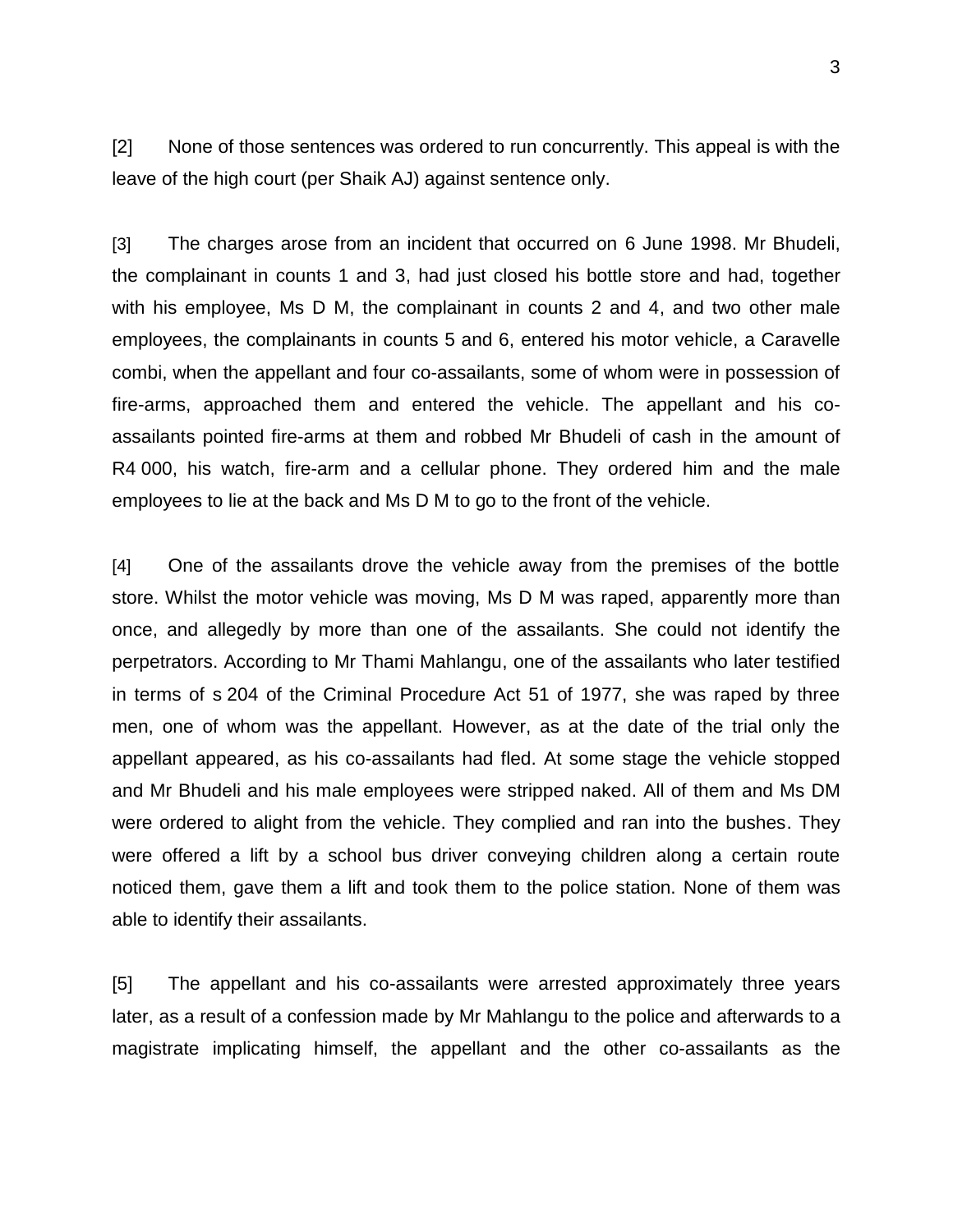perpetrators of the crimes. Mr Mahlangu testified at the trial as a s 204 witness. His evidence was found to be admissible by the trial court and the appellant was convicted. As I have said, leave to appeal was granted only in respect of the sentences.

[6] During sentencing the trial court committed two material misdirections that justify interference by this court.

[7] The first misdirection by the court a quo was that it treated offences which were committed by the appellant after the offences for which he was on trial as previous convictions. He was convicted for those offences – rape, robbery and kidnapping – before being tried on the charges that are the subject of this appeal.

[8] In spite of the acknowledgement by the court that those offences could not be taken as previous convictions, it nonetheless stated that the appellant 'has three to four *relevant previous convictions*, assault, robbery, abduction and rape'. In that regard it erred. This is not to say it should have ignored that evidence all together. That evidence is just one of the many factors that should be taken into account by a trial court when it makes a decision on an appropriate sentence. As this court stated in *R v Zonele & others* 1959 (3) SA 319A at 330:

'A previous conviction may be described as one which occurred before the offence under trial. Generally speaking, previous convictions aggravate an offence because they tend to show that the accused has not been deterred, by his previous punishments, from committing the crime under consideration in a given case. One knows, from practice and from thousands of review cases, that judicial officers usually confine their attention, as far as convictions are concerned, to previous convictions. But I can see no reason why a judicial officer, in deciding what particular form of punishment will fit the criminal as well as the crime, should not be informed of subsequent convictions, because of the light they may throw on the form of sentence which will be the most appropriate. There is nothing in ss 301 to 303 of Act 56 of 1955 which ousts such a view. On the contrary, s 186 (2) seems to me to sanction it. It provides that the court may, before passing sentence, receive such evidence as it thinks fit in order to inform itself as to the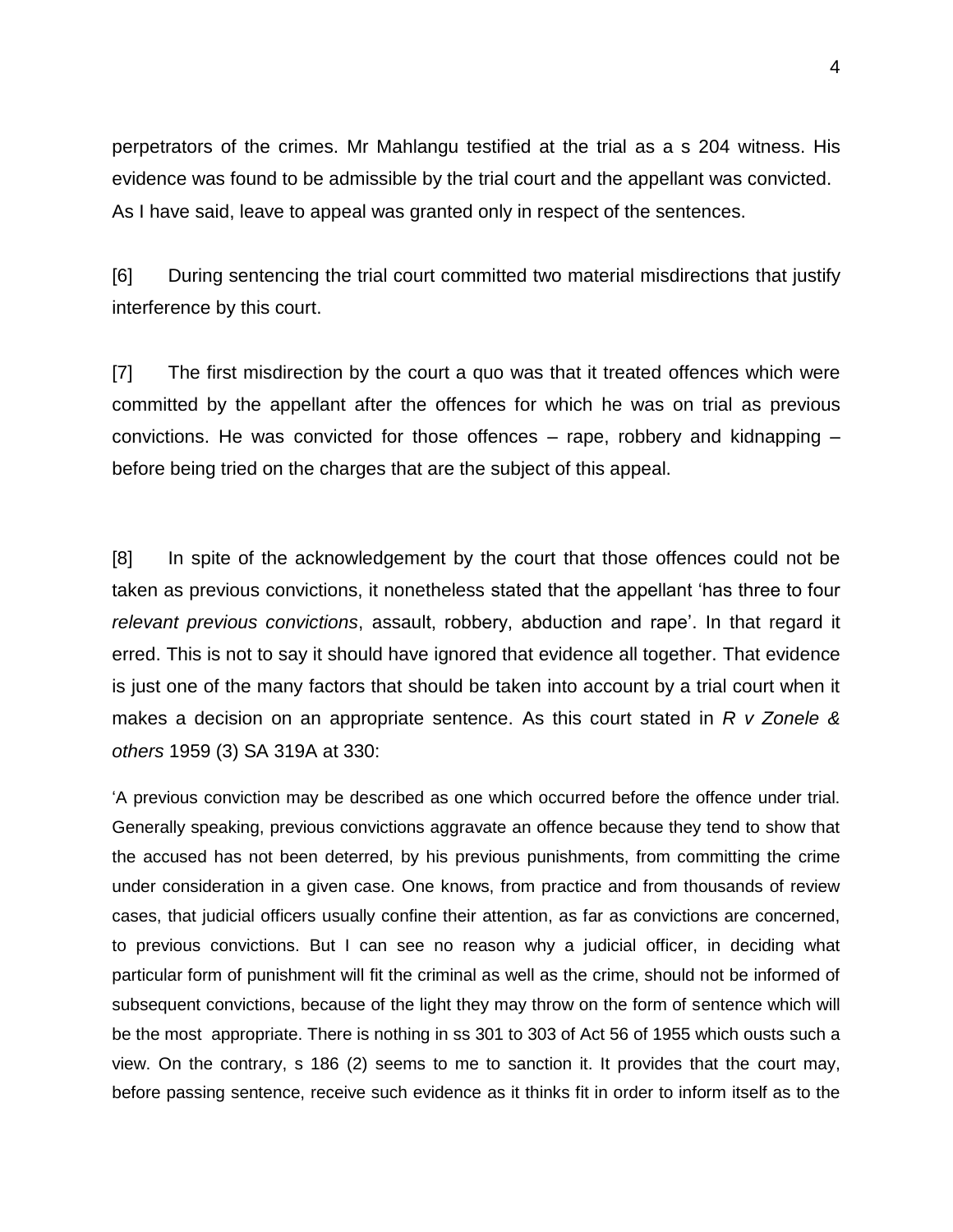proper sentence to be passed. I do not consider that the word "evidence" in the above section, was intended to have its strict meaning as would be the case in respect of evidence prior to conviction. I agree with respect with the following remarks by Selke J concurred in by Hathorn J in *Mbuyase & others v Rex*, 1939 NPD 228 at p 231:

 "Now to enable a magistrate, or for that matter, anyone exercising judicial functions, to decide upon what is an appropriate sentence in the case of an individual accused, he is entitled to avail himself of many sources of information, and of many circumstances affecting that individual, some of which it would not be proper for him to regard in coming to a conclusion as to whether the accused were guilty or not guilty."

The foregoing remarks were described by Roper J, (with whom Clayden J as he then was, concurred) as "very apt"; see *R v Swart* [1950 \(1\) SA 818 \(T\)](http://juta/nxt/foliolinks.asp?f=xhitlist&xhitlist_x=Advanced&xhitlist_vpc=first&xhitlist_xsl=querylink.xsl&xhitlist_sel=title;path;content-type;home-title&xhitlist_d=%7bsalr%7d&xhitlist_q=%5bfield%20folio-destination-name:) at p 824. Furthermore in *R v Liebenberg* 1924 TPD 579, a Bench consisting of Mason J, De Waal and Tindall JJ, agreed that a magistrate was entitled to take into account, in considering whether to give the accused a suspended sentence, the fact that he had just previously been convicted and sentenced on a charge of theft, although the latter crime was committed after the one for which he was then being tried.

All this is consistent with what was said in this court by Schreiner JA in *R v Owen* [1957 \(1\) SA](http://juta/nxt/foliolinks.asp?f=xhitlist&xhitlist_x=Advanced&xhitlist_vpc=first&xhitlist_xsl=querylink.xsl&xhitlist_sel=title;path;content-type;home-title&xhitlist_d=%7bsalr%7d&xhitlist_q=%5bfield%20folio-destination-name:)  [458 \(AD\)](http://juta/nxt/foliolinks.asp?f=xhitlist&xhitlist_x=Advanced&xhitlist_vpc=first&xhitlist_xsl=querylink.xsl&xhitlist_sel=title;path;content-type;home-title&xhitlist_d=%7bsalr%7d&xhitlist_q=%5bfield%20folio-destination-name:) at p 462 F - G, namely:

"When it comes to the imposition of sentence the judicial officer is no doubt entitled to take a wide range of factors into account, including the accused's bad or good character, his apparent reformability and the like."'

Thus, while those convictions were pertinent to sentence they did not bring the offences committed by the appellant within the purview of s 51(2)*(a)*(ii) of the Criminal Law Amendment Act 105 of 1997. A minimum sentence of 20 years' imprisonment was not required, as found by the trial court. That sentence must accordingly be set aside.

[9] The second misdirection pertained to the sentence imposed for the rape conviction. The court correctly bemoaned the fact that Ms D M was apparently raped more than once and in front of her colleagues. The learned judge however overlooked the fact that because accused 2 and 6, who were implicated by Mr Mahlangu, were not before the trial court and had not yet been convicted of the rape, it cannot be held that the rape fell within the provisions of Part 1 Schedule 2 of the Criminal Law Amendment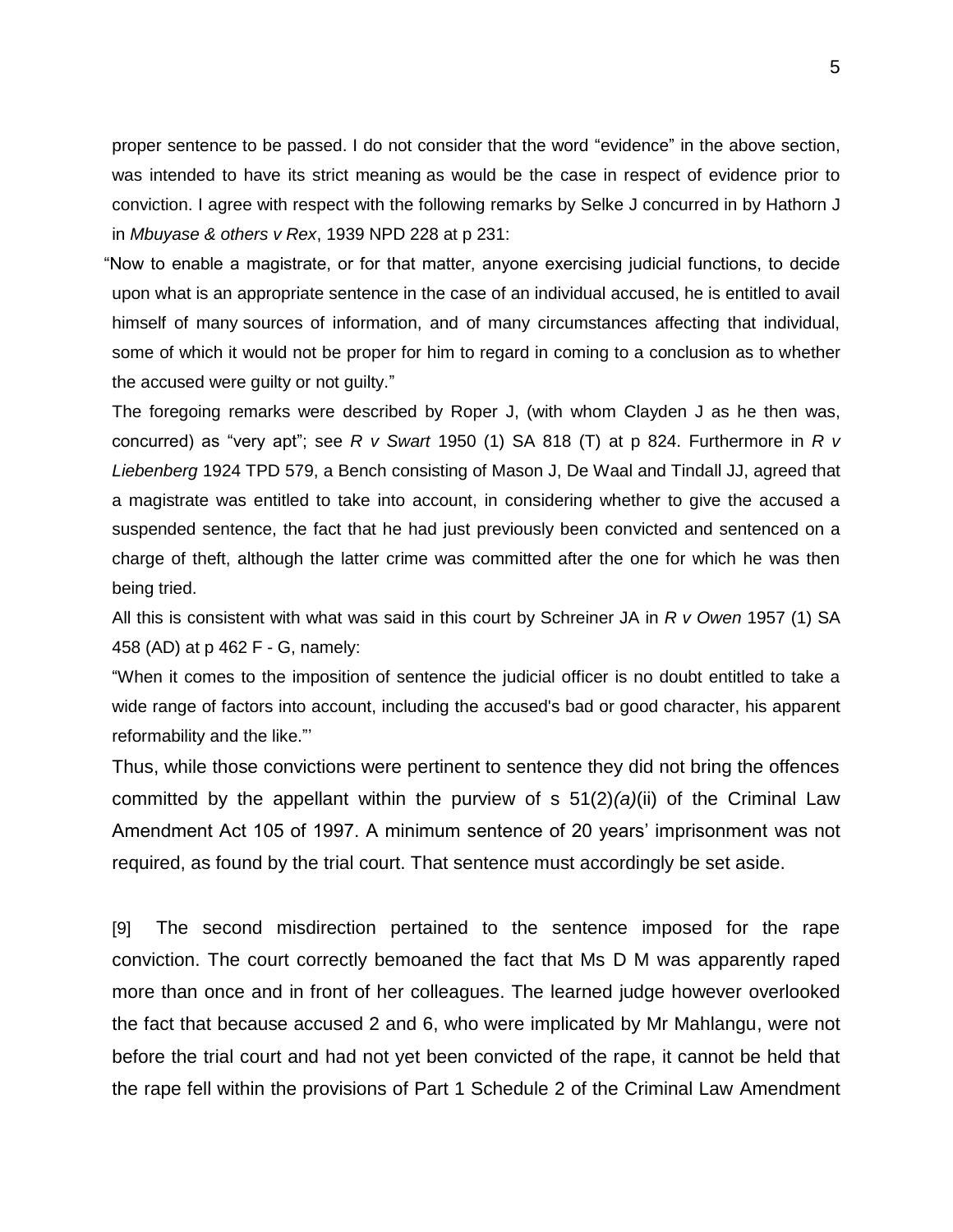Act (where the victim is raped more than once) as the high court found that it did. It follows that the minimum sentence for rape was not applicable to the rape conviction and the sentence of life imprisonment must be set aside.

[10] In light of those misdirections, the sentences for robbery and rape imposed by the court below stand to be set aside and this court is at large to impose what it considers to be appropriate sentences. The rape was aggravated by the fact that it took place in the presence of Ms D M's fellow employees. The appellant and his co-assailants did not only rob Mr Bhudeli of his vehicle: they stripped him and his employees of all their clothes and abandoned them in the open veld. They behaved in a cruel and humiliating fashion. Lengthy periods of imprisonment are warranted in respect of both offences. I consider that an appropriate sentence in respect of the robbery is 12 years' imprisonment and in respect of the rape 15 years' imprisonment. Those offences were committed in the course of one continuous attack on the complainants and should thus run concurrently. Together with the sentences for kidnapping (an effective period of five years' imprisonment) the appellant should then serve an effective period of 20 years' imprisonment.

[11] I therefore make the following order:

The appeal against sentence is upheld to the limited extent reflected herein below.

(a) The individual sentences of five years' imprisonment each imposed by the trial court in counts 3, 4, 5 and 6 – kidnapping - are confirmed. All four sentences are ordered to run concurrently.

(b) The sentences imposed by the trial court in counts 1 and 2 are set aside and substituted as follows:

- '(i) Count 1– Robbery The accused is sentenced to 12 years' imprisonment.
- (ii) Count 2 Rape The accused is sentenced to 15 years' imprisonment.
- (iii) The sentences in counts 1 and 2 are ordered to run concurrently.'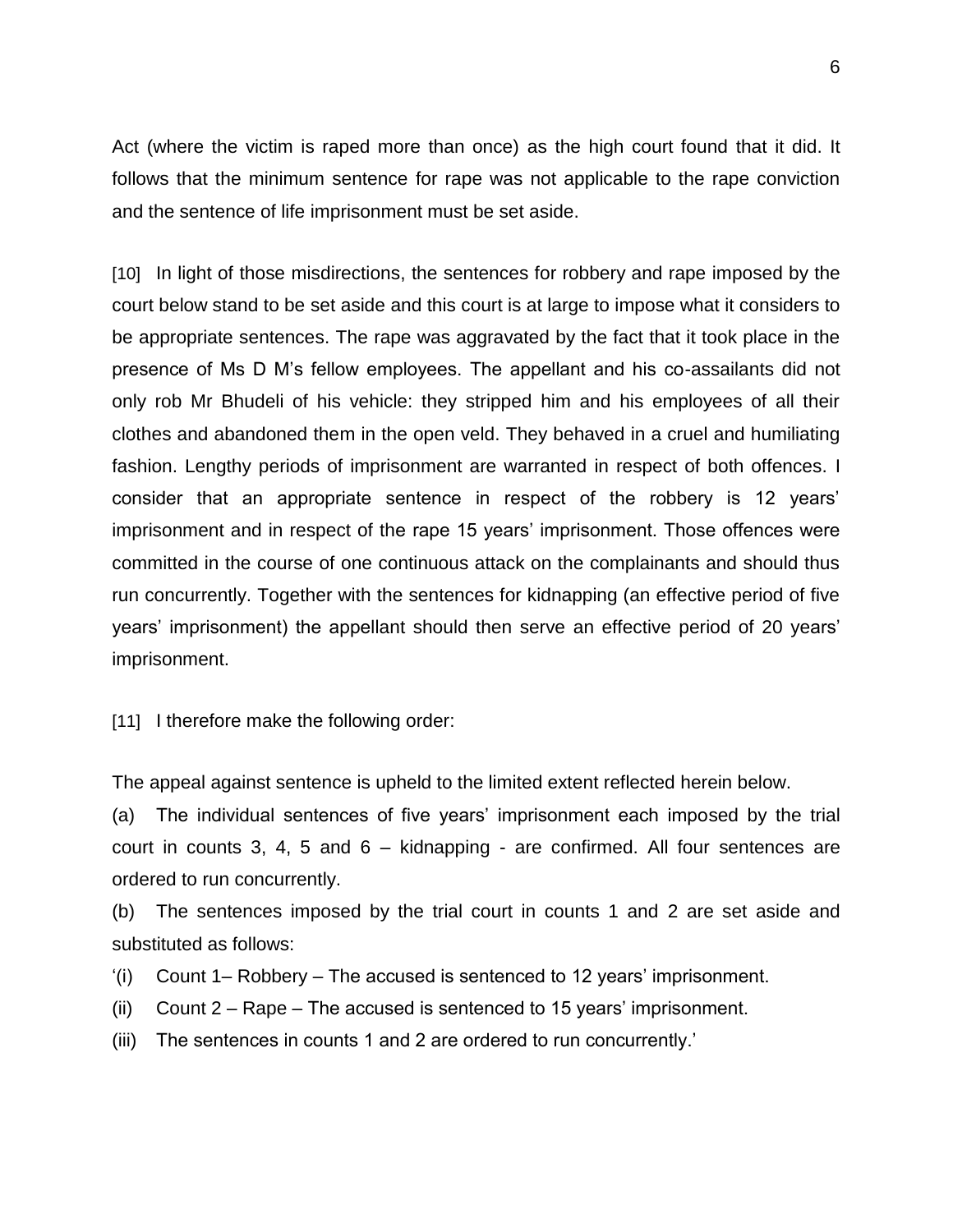Z L L TSHIQI

JUDGE OF APPEAL

\_\_\_\_\_\_\_\_\_\_\_\_\_\_\_\_\_\_\_\_\_\_\_\_\_\_\_\_\_